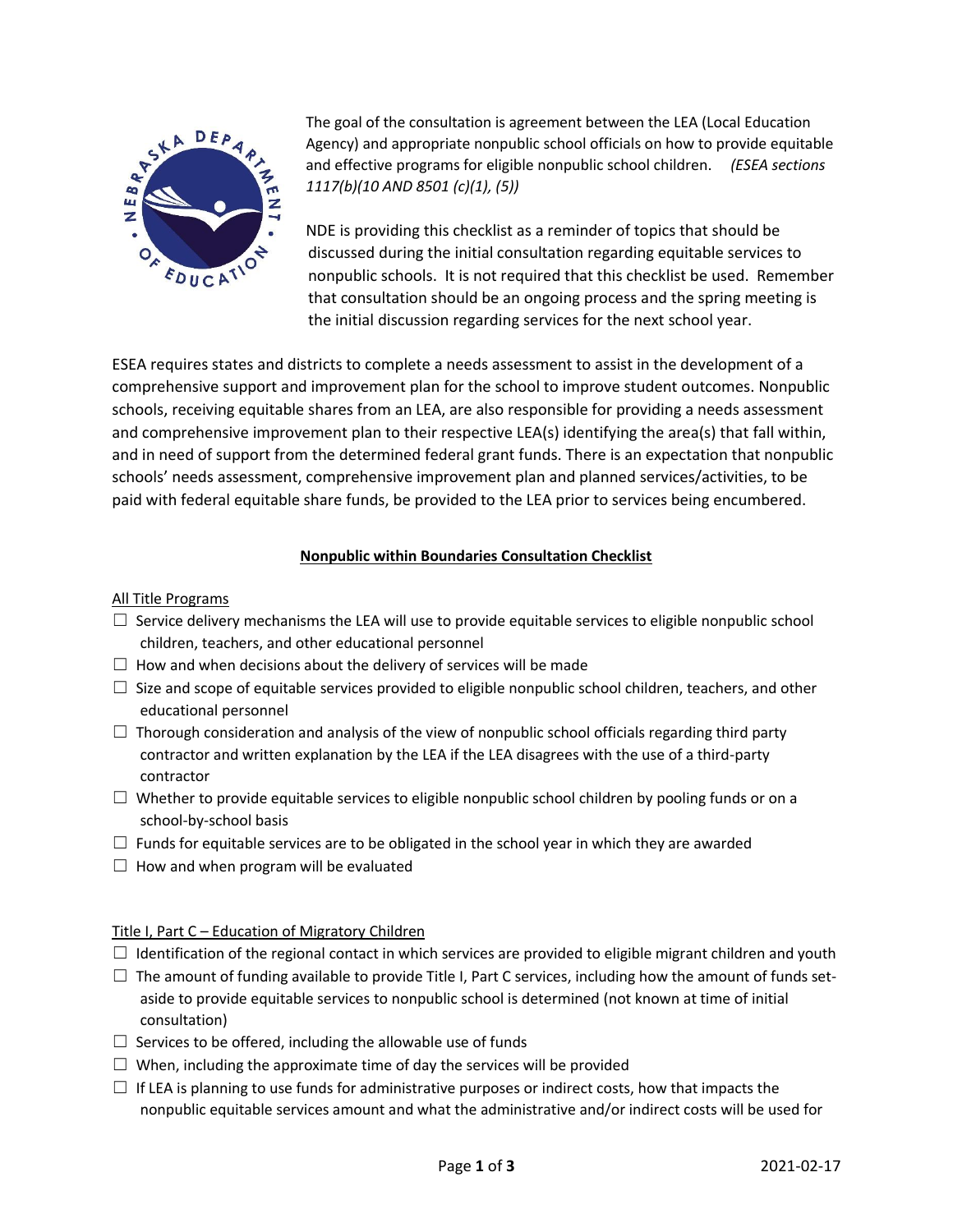- $\Box$  ESEA (Elementary and Secondary Education Act) requires that the LEA retain control of all Title I funds, materials, equipment, and property
- *NOTE: In many cases the LEA completing this form may not be the entity managing/receiving Title I, Part C funds. In the event that the nonpublic school has students eligible for Title I, Part C services, the LEA is responsible for connecting the nonpublic school with the entity providing Title I, Part C services.*

## Title II, Part A – Supporting Effective Instruction

- $\Box$  How needs of nonpublic schools will be determined and how/when that will be communicated
- $\Box$  Amount of funding available to provide Title II, Part A services, including how the amount of funds is determined (Amount of funding is not known at the time of initial consultation)
- $\Box$  Services to be offered, including the allowable use of funds
- $\Box$  Conference registration process
- $\Box$  If LEA is planning to use funds for administrative purposes or indirect costs, how that impacts the nonpublic equitable services amount and what the administrative and/or indirect costs will be used for (Grant amounts posted on NDE website do not take into account amounts set-aside for administrative or indirect costs.)
- ☐ ESEA (Elementary and Secondary Education Act) requires that the LEA retain control of all Title I funds, materials, equipment, and property
- $\Box$  IF funds are being transferred from Title II- A to Title I how that impacts the allocations for both programs

## Title III, Part A – English Language Acquisition and Immigrant Education

- $\Box$  How nonpublic students will be identified as English Learners (ELs)
- $\Box$  How the needs of eligible ELs, their teachers, and other educational personnel will be identified
- $\Box$  The services that the LEA will provide to meet the language development needs of identified ELs, as well as the professional development needs of their teachers and other educational personnel including allowable use of funds
- $\Box$  When, including the approximate time of day the services will be provided
- ☐ Whether services will include initial identification of ELs and assessment of their language proficiency, as well as a determination of whether students should exit EL status
- $\Box$  How Title III services will be assessed, and how the results of those assessments will be used to improve services
- $\Box$  The amount of funding available (not known at the time of initial consultation) and how it is determined
- $\Box$  Whether the nonpublic has students eligible for immigrant education services, including the requirements of the program (i.e. definition of an immigrant student, tracking the length of time the student has attended school in the United States, etc.)
- $\Box$  If LEA is planning to use funds for administrative purposes or indirect costs, how that impacts the nonpublic equitable services amount and what the administrative and/or indirect costs will be used for (Administrative costs for Title III is limited to 2% of current funds.) (Grant amounts posted on NDE website do not take into account amounts set-aside for administrative or indirect costs.)
- $\Box$  ESEA (Elementary and Secondary Education Act) requires that the LEA retain control of all Title I funds, materials, equipment, and property